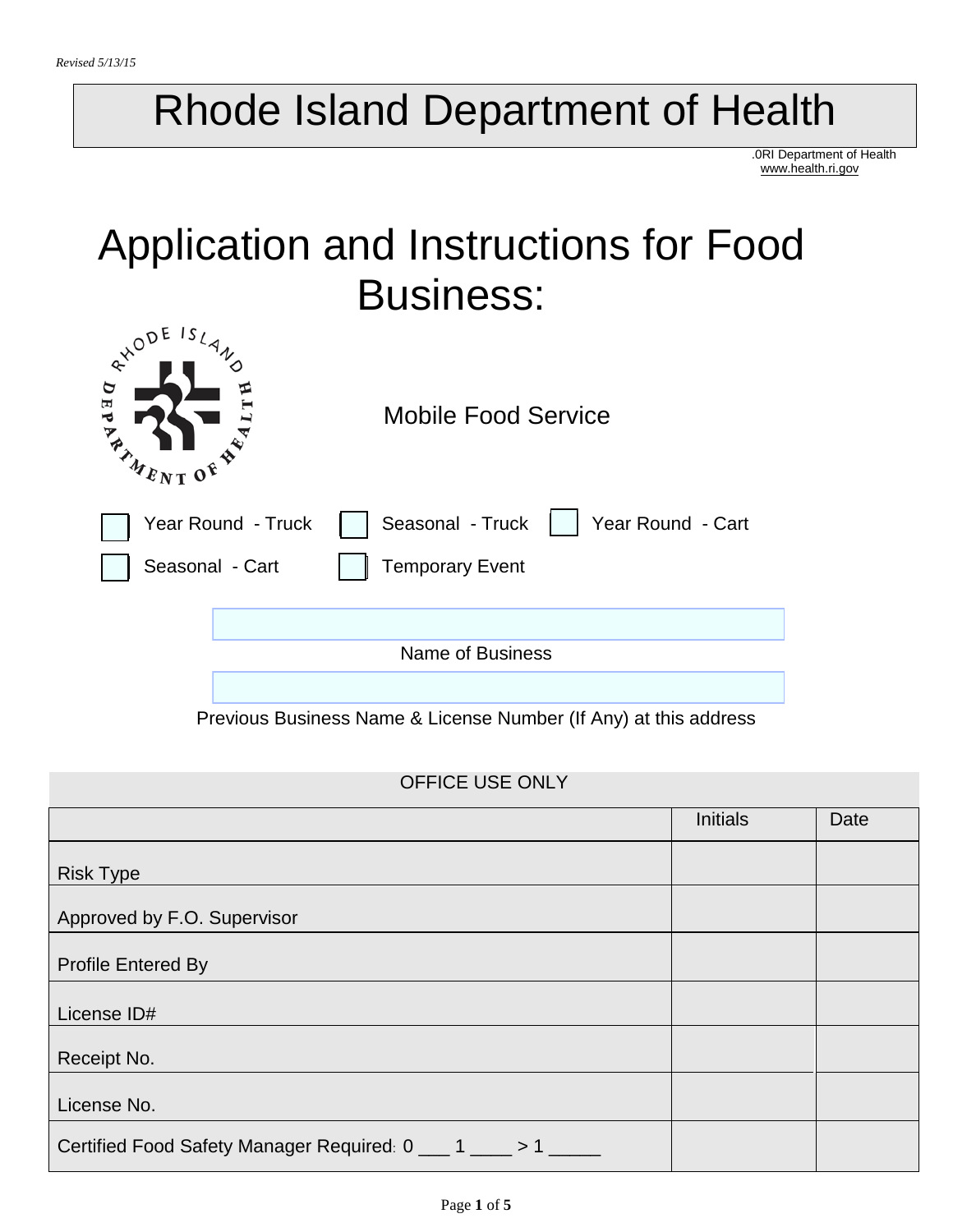## INSTRUCTIONS

- Registration shall be based upon **Satisfactory Compliance** with all applicable laws and regulations.
- Registration forms must be either typed or legibly printed using a ball point pen, except signatures, which must be written in ink. Please answer all questions. Do not leave blanks. **Incomplete applications will be returned to you and your license/permit will not be issued**. Please fill out the attached mobile food addendum if you are a truck or cart. If you check Temporary Event, please fill out the attached addendum for temporary events.
- Attach check/money order to the front of this application and mail to: Office of Food Protection, 3 Capitol Hill, Room 203, Providence, RI 02908-5097. A receipt or cancelled check does not guarantee licensure.
- Please provide a list of your food suppliers on the enclosed form. Food must be purchased from an approved source and your food suppliers must be registered with the Rhode Island Department of Health, Office of Food Protection.
- **Upon receipt of your completed application by the Department of Health, Office of Food Protection, please call (401) 222-2749 to schedule an operational inspection (IN-STATE ONLY) 2 weeks prior to opening**. **Note: You must have or employ an active Certified in Food Safety Manager registered with the Office of Food Protection (if applicable) prior to inspection.**

**Initial registration fee is prorated based on the date of application registration (check ONE below), automatic renewal payment due on following April 30 cycle at 100%.** 

| Licensing Cycle<br>Expiration Date 4/30 | $(100\%)$ | (75%)   | March 1-July 31 August 1-October 31 November 1 - February 28 (29 Leap Year)<br>$(50\%)$ |
|-----------------------------------------|-----------|---------|-----------------------------------------------------------------------------------------|
| Mobile Food Service                     | \$100.00  | \$75.00 | \$50.00                                                                                 |

- Make your check/money order payable to "General Treasurer, State of Rhode Island". Do not send cash. **This fee is non-refundable.**
- If you have any questions concerning this application, call the Department of Health, Center for Food Protection at (401) 222-2749.

Licensure application materials are public records as mandated by Rhode Island law and may be made available to the public, unless otherwise prohibited by State or Federal law.

#### **Please complete section(s) below.**

#### **Note to Applicants submitting plans:**

| <b>Plan Review</b>                                                                                                                                                                                                                                                                                                                            |  |  |
|-----------------------------------------------------------------------------------------------------------------------------------------------------------------------------------------------------------------------------------------------------------------------------------------------------------------------------------------------|--|--|
| One time plan review fee is not prorated                                                                                                                                                                                                                                                                                                      |  |  |
| RIGL 23-1-31. Approval of construction by director. – A plan review fee for new establishments, and for establishments<br>where the cost of renovation exceeds 50 percent (50%) of the value of the establishment, shall be charged. The plan<br>review fee for these establishments shall equal the annual cost of the license/registration. |  |  |
| A plan review fee of \$<br>is included with this application.                                                                                                                                                                                                                                                                                 |  |  |
| Plan review fee\$100.00<br>have enclosed a separate check/money order payable to "General Treasurer, State of Rhode Island".                                                                                                                                                                                                                  |  |  |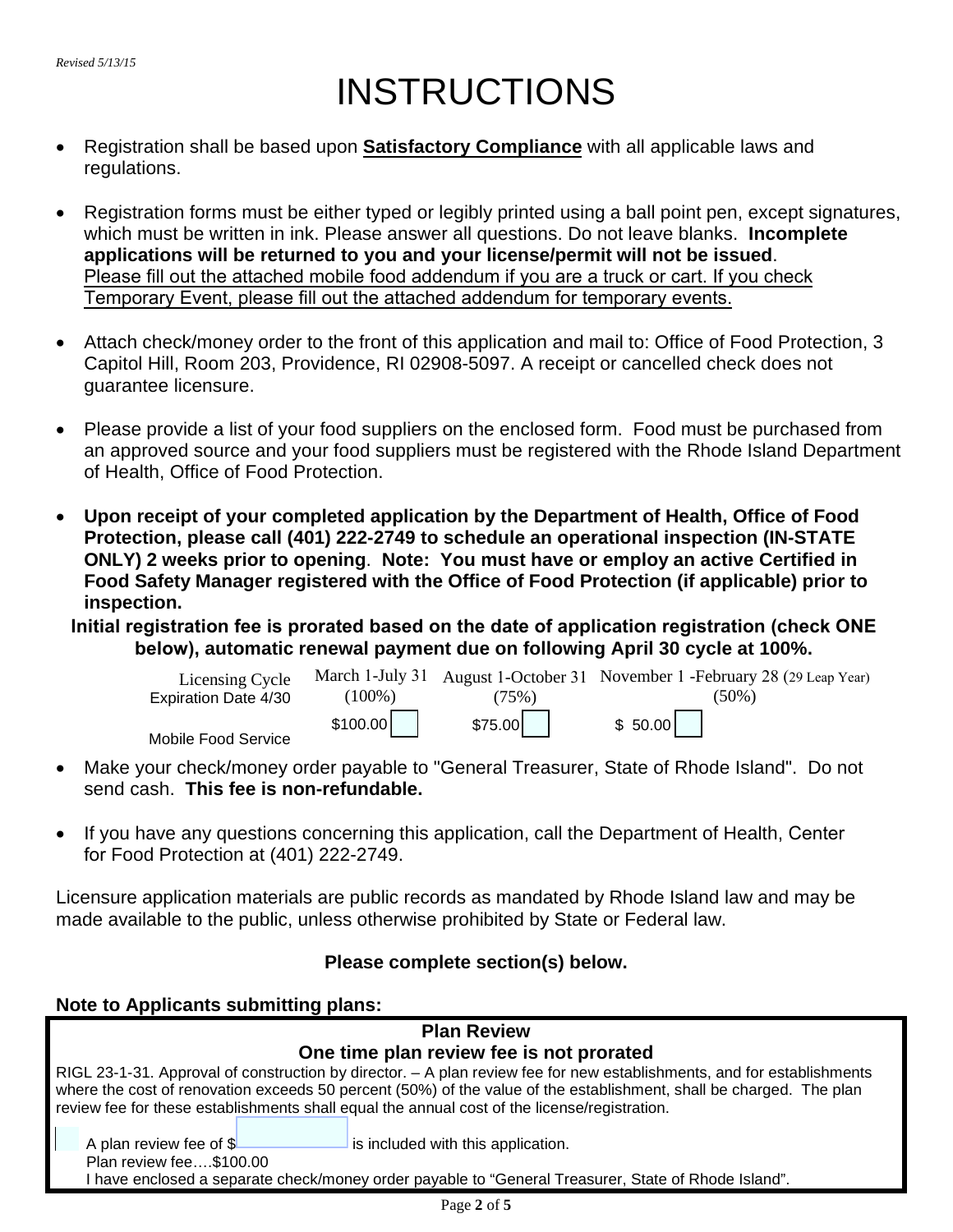| State of Rhode Island and Providence Plantations<br>Department of Health<br>Office of Food Protection                                                                                                                                                                                            |                                                                                                                                                       |  |
|--------------------------------------------------------------------------------------------------------------------------------------------------------------------------------------------------------------------------------------------------------------------------------------------------|-------------------------------------------------------------------------------------------------------------------------------------------------------|--|
| <b>Facility Name:</b><br>Please provide the name of the<br>facility (as known to the public)<br>for which you are applying for<br>this license.<br><b>Facility Contact Person:</b><br>Please provide the name and<br>telephone number of a person<br>we can contact concerning this<br>facility. | Name:<br>Name:<br>Phone Number:                                                                                                                       |  |
| <b>Facility Mailing Information:</b><br>Please provide the mailing<br>information for all<br>communication regarding this<br>license.<br>(Not published on HEALTH<br>website).                                                                                                                   | Address Line 1<br>Address Line 2<br>Address Line 3<br>City, State, Zip Code<br>Country (only if not in US)<br>Phone:<br>Fax:<br><b>Email Address:</b> |  |
| <b>Facility Location</b><br>Information:<br>Please provide the location<br>information for this facility.<br>(Published on HEALTH<br>website)                                                                                                                                                    | Address Line 1<br>Address Line 2<br>Address Line 3<br>City, State, Zip Code<br>Country (only if not in US)<br>Phone:<br>Fax:<br>Email Address:        |  |
| <b>Ownership Type:</b><br>Please check ONE                                                                                                                                                                                                                                                       | Corporation<br><b>Limited Liability Company</b><br><b>Governmental Entity</b><br>Sole Proprietorship<br>Limited Partnership<br>Partnership<br>Partner |  |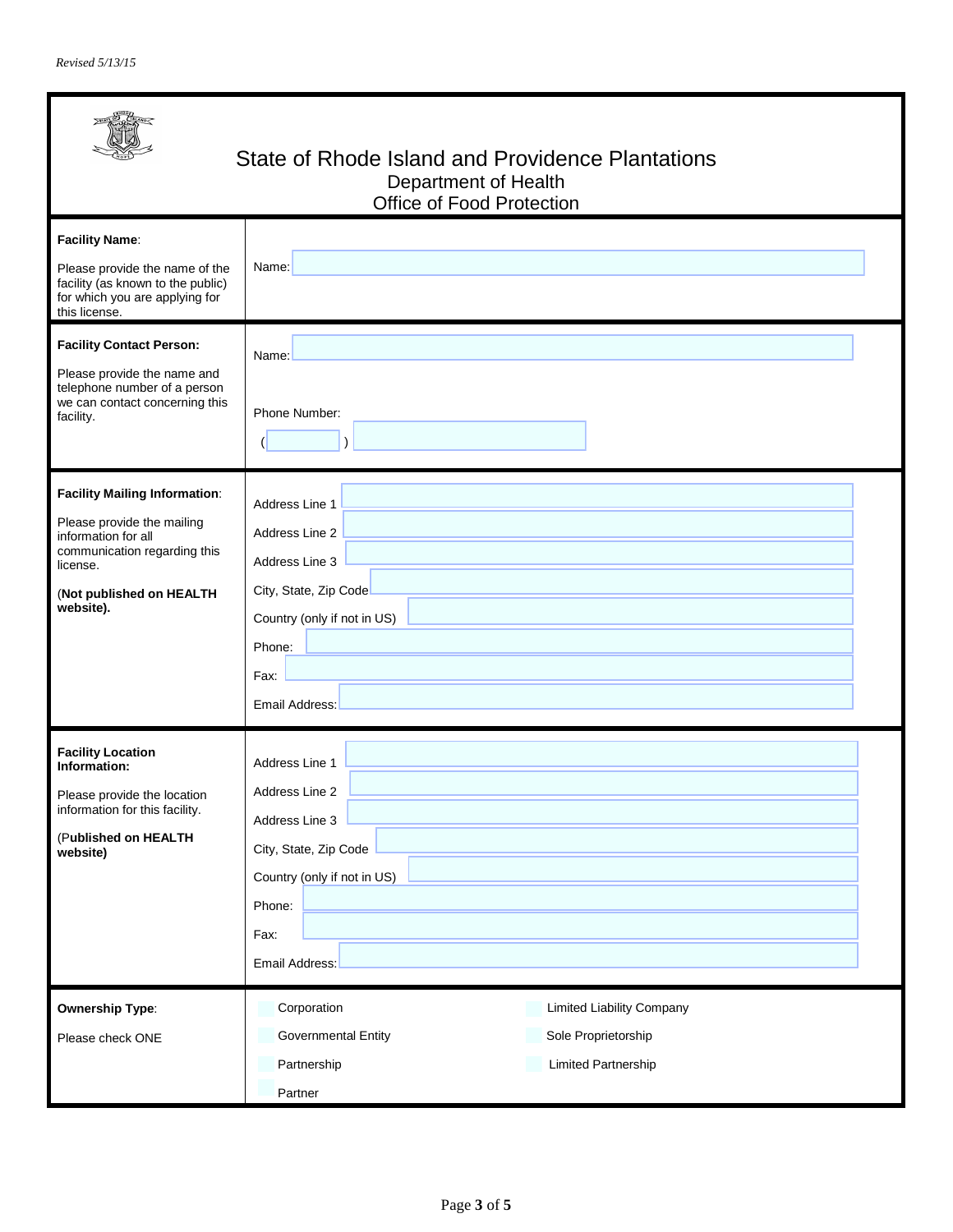| Revised 5/13/15                                                                                                                                                                                                                               |                                                                                                                                                                                                                                                                                                                                                                                                                                                                          |  |
|-----------------------------------------------------------------------------------------------------------------------------------------------------------------------------------------------------------------------------------------------|--------------------------------------------------------------------------------------------------------------------------------------------------------------------------------------------------------------------------------------------------------------------------------------------------------------------------------------------------------------------------------------------------------------------------------------------------------------------------|--|
| <b>Ownership Information:</b>                                                                                                                                                                                                                 | LIST ONE ONLY - DO NOT SEND ATTACHMENTS                                                                                                                                                                                                                                                                                                                                                                                                                                  |  |
| Please provide the ownership<br>information for the Sole                                                                                                                                                                                      | Name:                                                                                                                                                                                                                                                                                                                                                                                                                                                                    |  |
| Proprietorship, Partnership,<br>Limited Partnership,<br>Corporation, Limited Liability<br>Company or                                                                                                                                          | DBA (Doing Business As):                                                                                                                                                                                                                                                                                                                                                                                                                                                 |  |
| <b>Ownership Address</b><br>Information:<br>Please provide the address and<br>telephone number(s) of the Sole<br>Proprietorship, Partnership,<br>Limited Partnership,<br>Corporation, Limited Liability<br>Company or Governmental<br>Entity. | Address Line 1<br>Address Line 2<br>Address Line 3<br>City, State, Zip Code<br>Phone:<br>Fax:                                                                                                                                                                                                                                                                                                                                                                            |  |
|                                                                                                                                                                                                                                               | Email Address:                                                                                                                                                                                                                                                                                                                                                                                                                                                           |  |
| <b>Vehicle Registration</b><br>Information:<br>For Year Round and<br>Seasonal/Truck Only.                                                                                                                                                     | Please indicate the vehicle registration information below.<br>Vehicle Registration State<br>Vehicle Registration Plate                                                                                                                                                                                                                                                                                                                                                  |  |
| <b>Certified Food Safety</b><br>Manager(s) is required<br>if potentially hazardous foods<br>are prepared.<br>If you need additional space,<br>please submit under separate<br>cover.                                                          | Yes<br><b>No</b><br>Does this facility have a certified food safety manager?<br>If yes, please indicate name and license number below of primary food safety manager.<br>Name:<br>FMC#:                                                                                                                                                                                                                                                                                  |  |
| Menu:                                                                                                                                                                                                                                         | Please attach a copy of a complete menu for your mobile food service.                                                                                                                                                                                                                                                                                                                                                                                                    |  |
| <b>SSN/FEIN:</b><br>(Social Security<br><b>Number/Federal Employer</b><br><b>Identification Number)</b><br>Please note if you are a sole<br>proprietor this number may<br>be your SSN.                                                        | Pursuant to Chapter 76 of Title 5 of the Rhode Island General Laws, as amended, any person applying for or<br>renewing any license, permit, or other authority to conduct a business or occupation within Rhode Island must have<br>filed all required state tax returns and paid all taxes due the state or must have entered into a written installment<br>agreement to pay delinquent state taxes that is satisfactory to the Tax Administrator.<br><b>SSN/FEIN#:</b> |  |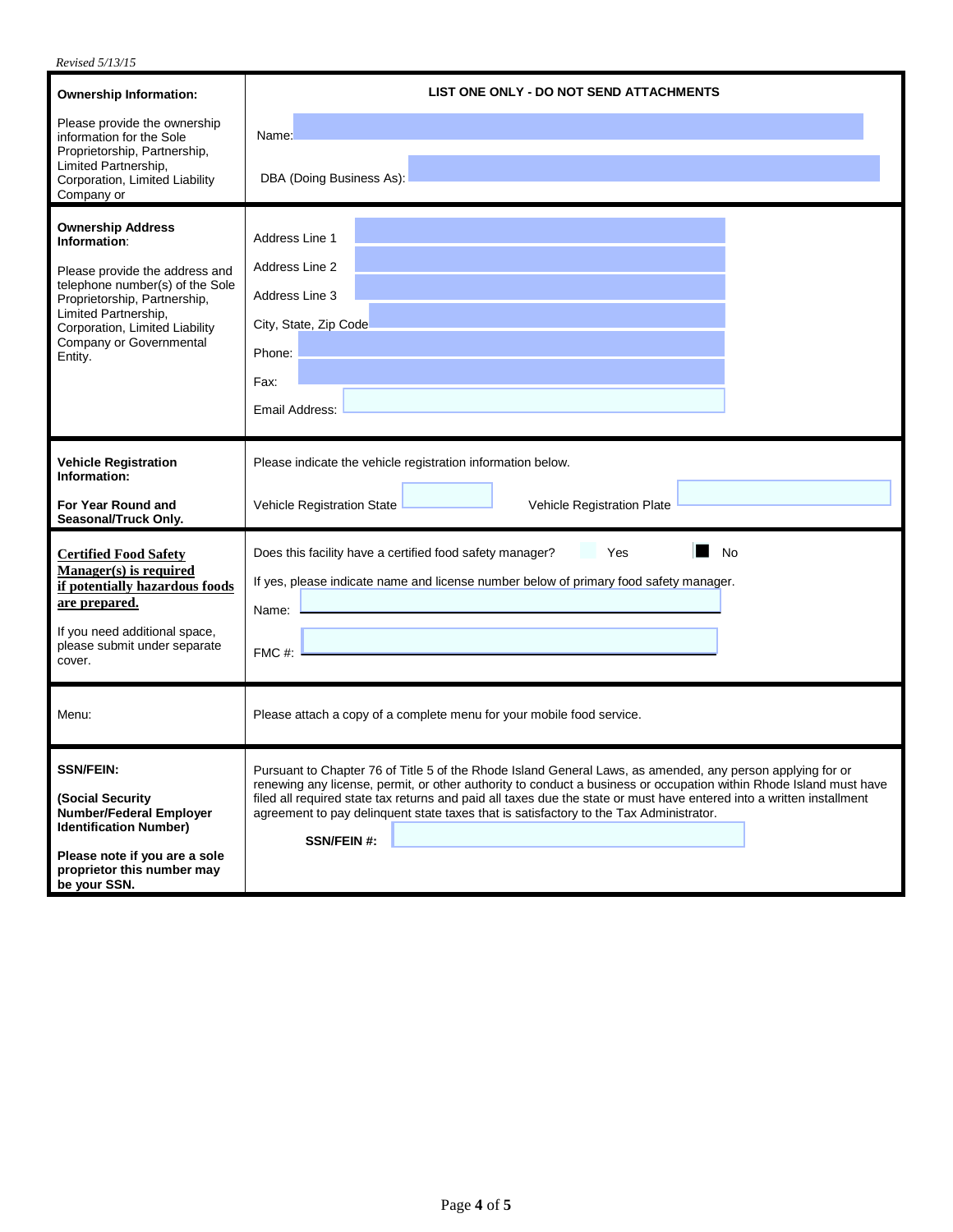| <b>Affidavit of Applicant</b>           |                                                                                                                                                                                                                                                                                                                                                                                                                                                                                                                                                                                                                                                                                                                                      |  |                                        |
|-----------------------------------------|--------------------------------------------------------------------------------------------------------------------------------------------------------------------------------------------------------------------------------------------------------------------------------------------------------------------------------------------------------------------------------------------------------------------------------------------------------------------------------------------------------------------------------------------------------------------------------------------------------------------------------------------------------------------------------------------------------------------------------------|--|----------------------------------------|
| Read, sign, and date this<br>affidavit. | <b>AFFIDAVIT AND SIGNATURE</b><br><b>This Application Must be Signed</b>                                                                                                                                                                                                                                                                                                                                                                                                                                                                                                                                                                                                                                                             |  |                                        |
|                                         |                                                                                                                                                                                                                                                                                                                                                                                                                                                                                                                                                                                                                                                                                                                                      |  |                                        |
|                                         | I have read carefully the questions in the foregoing application and<br>have answered them completely, without reservations of any kind, and I<br>declare under penalty of perjury that my answers and all statements<br>made by me herein are true and correct. Should I furnish any false<br>information in this application, I hereby agree that such act shall<br>constitute cause for denial, suspension or revocation of this License in<br>the State of Rhode Island.<br>I understand that this is a continuing application and that I have an<br>affirmative duty to inform the Rhode Island Department of Health of any<br>change in the answers to these questions after this application and this<br>Affidavit is signed. |  |                                        |
|                                         | <b>Signature of Authorized Person</b>                                                                                                                                                                                                                                                                                                                                                                                                                                                                                                                                                                                                                                                                                                |  | <b>Date of Signature</b><br>(MM/DD/YY) |
|                                         | <b>Printed Name of Authorized Person</b>                                                                                                                                                                                                                                                                                                                                                                                                                                                                                                                                                                                                                                                                                             |  |                                        |
|                                         | <b>Title of Authorized Person</b>                                                                                                                                                                                                                                                                                                                                                                                                                                                                                                                                                                                                                                                                                                    |  |                                        |

T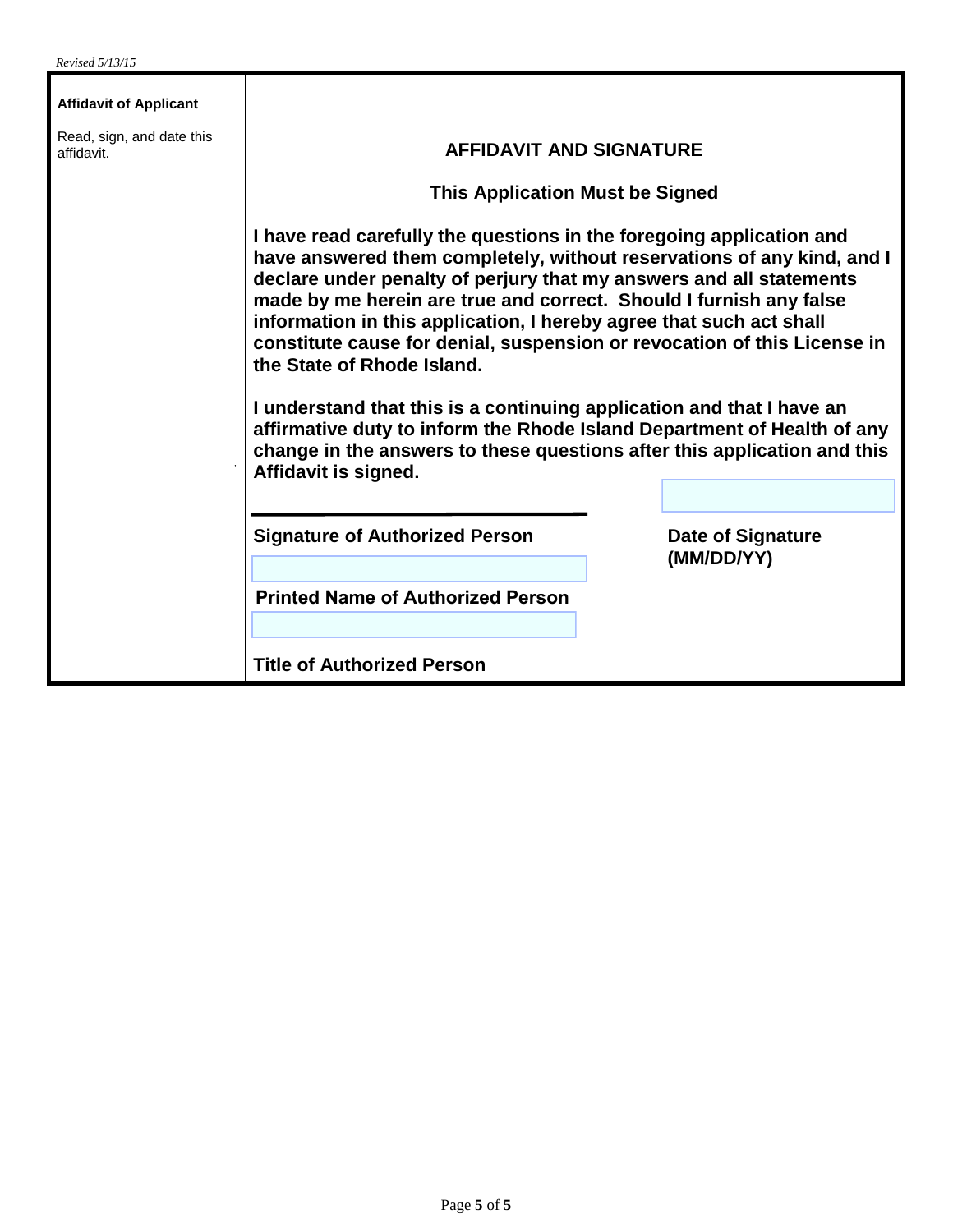

## **Information for Mobile Food Establishment Applicants**

| <b>Name on License Application:</b>                                                                 |                                                                                       |  |  |
|-----------------------------------------------------------------------------------------------------|---------------------------------------------------------------------------------------|--|--|
| Menu (attach to application)                                                                        |                                                                                       |  |  |
| Requirement                                                                                         | <b>Please fill in answers</b>                                                         |  |  |
| Will you be using a commissary?                                                                     | If yes, which commissary (please attach lease agreement)                              |  |  |
| <b>Certified Food Safety Manager</b><br>$\bullet$<br>(if needed)                                    | Name of Certified Food Safety Manager                                                 |  |  |
| Food from approved source<br>$\bullet$<br>(licensed vendor, commissary)                             | Where will food be purchased?                                                         |  |  |
| Cold food held at 41 F or below<br>٠<br>Hot food held at 135 F or above<br>Frozen foods kept frozen | What equipment will be used to cold hold?<br>What equipment will be used to hot hold? |  |  |
|                                                                                                     | What will be used to keep food frozen?                                                |  |  |
| Hand sink with soap & paper<br>$\bullet$<br>towels                                                  | Describe handwashing set up.                                                          |  |  |
| 3 bay sink for washing, rinsing,<br>$\bullet$<br>sanitizing                                         | 3 bay on truck and/or at commissary, please describe.                                 |  |  |
| Potable water from approved<br>$\bullet$<br>source, labeled potable water                           | What is the source of potable water?<br><b>Well Water</b><br>City/Town Water Service  |  |  |
| Hot & Cold running water for all<br>$\bullet$<br>sinks                                              | Describe hot and cold running water capability.                                       |  |  |
| Cleaning supplies and sanitizer<br>٠<br>Test strips to measure sanitizer<br>٠<br>concentration      | What sanitizer will you be using?                                                     |  |  |
| Wastewater tank at least 15%<br>$\bullet$<br>larger than potable water tank                         | Explain wastewater tank capacity.                                                     |  |  |
| Place to discharge waste water<br>Food contact surfaces that are easy<br>$\bullet$                  | Where will waste water be discharged?<br>Describe material for food contact surfaces. |  |  |
| to clean, nonabsorbent, durable<br>Floors, walls, & ceilings constructed<br>$\bullet$               | What is floor made of?                                                                |  |  |
| to be durable, cleanable,<br>nonabsorbent                                                           | What are walls made of?                                                               |  |  |
|                                                                                                     | What is ceiling made of?                                                              |  |  |
| Accessible toilet facilities                                                                        | Explain where available toilet facilities.                                            |  |  |
| Trash receptacles for removal of<br>٠<br>waste                                                      | Explain trash removal procedures.                                                     |  |  |